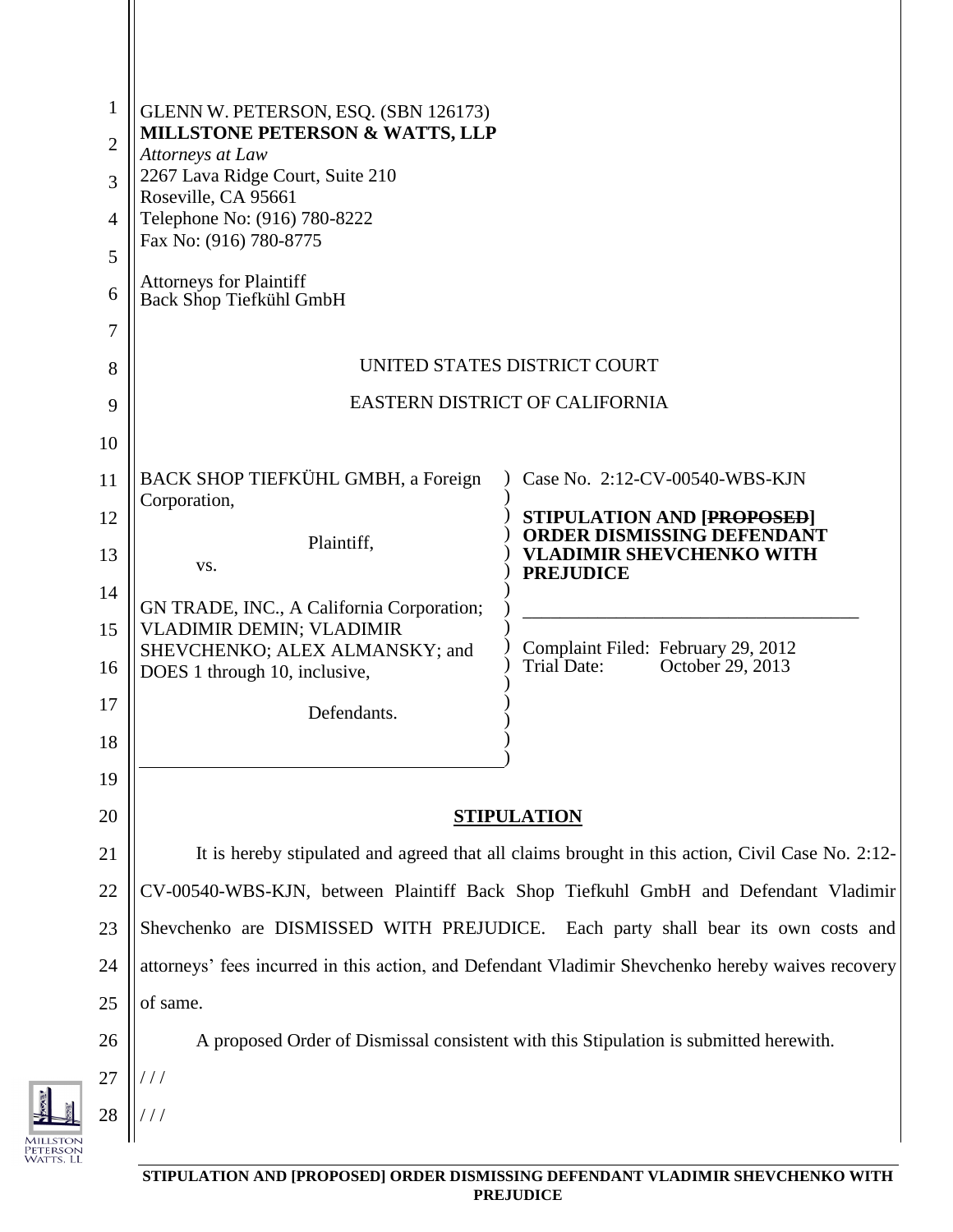| $\mathbf{1}$   | IT IS SO STIPULATED.                                                                                                                                                                                      |                                                                |
|----------------|-----------------------------------------------------------------------------------------------------------------------------------------------------------------------------------------------------------|----------------------------------------------------------------|
| $\overline{2}$ | Agreed to and Accepted by:                                                                                                                                                                                |                                                                |
| 3              |                                                                                                                                                                                                           |                                                                |
| $\overline{4}$ | DATED: October 14, 2013                                                                                                                                                                                   | <b>MILLSTONE PETERSON &amp; WATTS, LLP</b><br>Attorneys at Law |
| 5              |                                                                                                                                                                                                           |                                                                |
| 6<br>7         |                                                                                                                                                                                                           | By: /s/ Glenn W. Peterson<br><b>GLENN W. PETERSON</b>          |
| 8              |                                                                                                                                                                                                           | <b>Attorneys for Plaintiff</b><br>Back Shop Tiefkühl GmbH      |
| 9<br>10        | DATED: October 14, 2013                                                                                                                                                                                   | <b>LAW OFFICES OF RODNEY T. LEWIN</b>                          |
| 11             |                                                                                                                                                                                                           |                                                                |
| 12             |                                                                                                                                                                                                           | By: /s/ Laura Shidlovitsky                                     |
| 13             |                                                                                                                                                                                                           | LAURA SHIDLOVITSKY<br>(AS AUTHORIZED ON 10/14/13)              |
| 14             |                                                                                                                                                                                                           | <b>Attorneys for Defendant</b><br>Alex Almansky                |
| 15             |                                                                                                                                                                                                           |                                                                |
| 16             | DATED: October 14, 2013                                                                                                                                                                                   |                                                                |
| 17             |                                                                                                                                                                                                           |                                                                |
| 18             |                                                                                                                                                                                                           | By: /s/ Vladimir Shevchenko                                    |
| 19             |                                                                                                                                                                                                           | <b>VLADIMIR SHEVCHENKO</b><br>$(As$ AUTHORIZED ON $10/14/13$ ) |
| 20             |                                                                                                                                                                                                           | Defendant In Pro Per                                           |
| 21             |                                                                                                                                                                                                           |                                                                |
| 22             | I hereby attest that I have on file all holograph signatures for any signatures indicated by a<br>"conformed" signature (/s/) within this e-filed document.<br><b>MILLSTONE PETERSON &amp; WATTS, LLP</b> |                                                                |
| 23             | /s/ Glenn W. Peterson                                                                                                                                                                                     |                                                                |
| 24             |                                                                                                                                                                                                           |                                                                |
| 25             |                                                                                                                                                                                                           |                                                                |
| 26             |                                                                                                                                                                                                           |                                                                |
| 27             |                                                                                                                                                                                                           |                                                                |
| 28             |                                                                                                                                                                                                           |                                                                |
|                |                                                                                                                                                                                                           | $\overline{2}$                                                 |

**STIPULATION AND [PROPOSED] ORDER DISMISSING DEFENDANT VLADIMIR SHEVCHENKO WITH PREJUDICE**